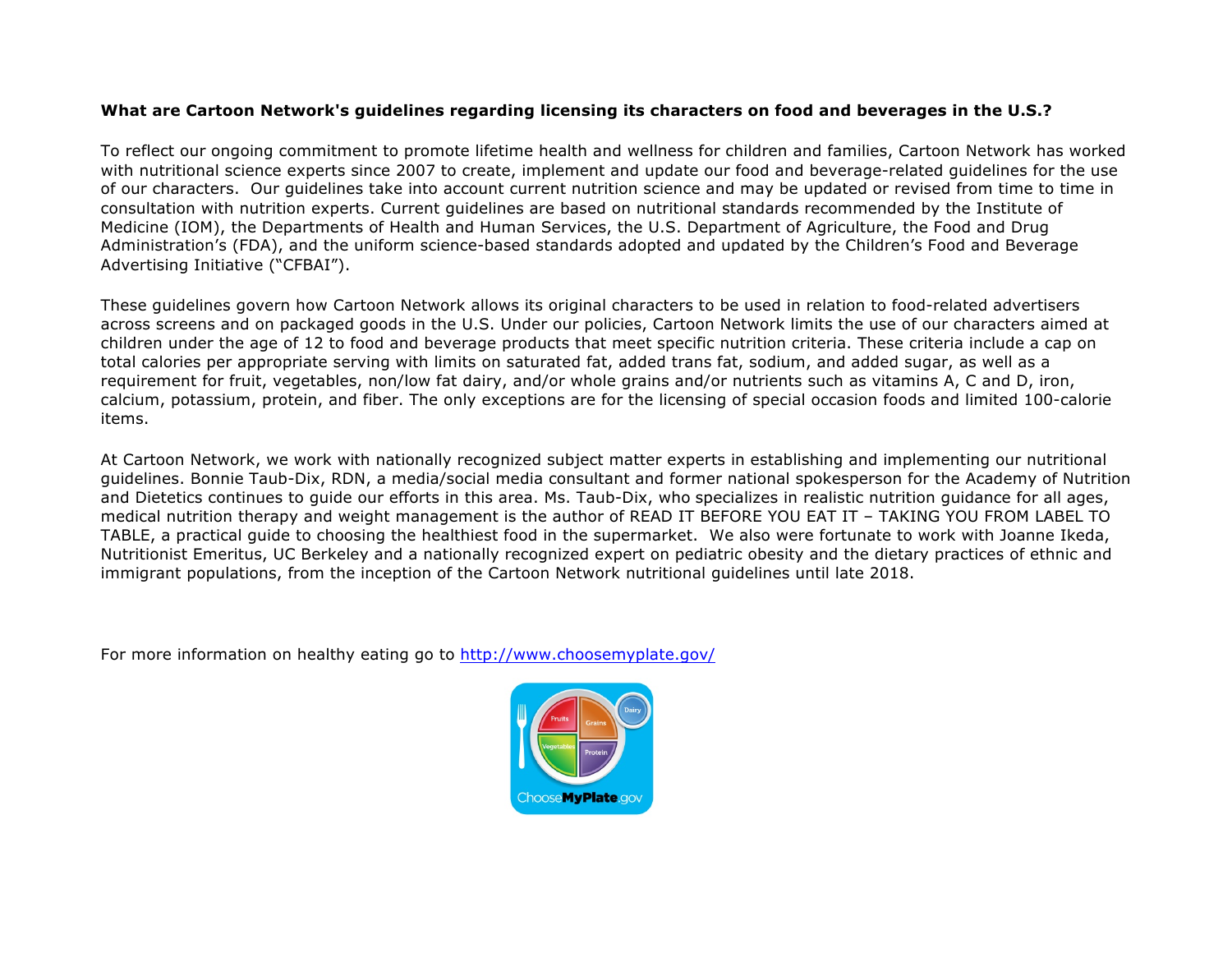## **Cartoon Network Nutrition Criteria For Use of Characters For Licensed Products and Promotional Tie-Ins (January 1, 2020)<sup>1</sup>**

| Category                                   | Serving<br>Amount | Calories   | Sat Fat        | Sodium           | Added<br>Sugars<br>(AS) | <b>Notes</b>                                                                                                                                                                                                                                              |
|--------------------------------------------|-------------------|------------|----------------|------------------|-------------------------|-----------------------------------------------------------------------------------------------------------------------------------------------------------------------------------------------------------------------------------------------------------|
| <b>Beverages</b>                           |                   |            |                |                  |                         |                                                                                                                                                                                                                                                           |
| <b>Juices</b>                              | <b>LSS</b>        | $ -$       | 0 <sub>q</sub> | $\leq 105$<br>mg | No AS                   | A serving must contain 100% F/V juice or F/V juice blends OR<br>100% F/V juice diluted with water only; with or without<br>carbonation<br>A serving (8 oz max) must contain $> 6$ fl oz of 100% F/V juice<br>and align with FDA's "low sodium" definition |
|                                            |                   |            |                |                  |                         | Sugars limited to those naturally occurring in F/V                                                                                                                                                                                                        |
| Milks and<br>milk                          | 8 fl oz           | $\leq 150$ | $\leq 2$ g     | $\leq 200$<br>mq | $\leq 10$ q             | 1 c dairy and $\geq$ 10% DV calcium                                                                                                                                                                                                                       |
| substitutes                                |                   |            |                |                  |                         | $LSS < 8$ fl oz amounts for dairy and calories, sat fat, sodium<br>and total added sugars to be scaled proportionately                                                                                                                                    |
| <b>Snacks</b>                              |                   |            |                |                  |                         |                                                                                                                                                                                                                                                           |
| Yogurts<br>and yogurt-<br>type<br>products | 6 oz              | $\leq 170$ | $\leq$ 2 q     | $\leq 140$<br>mg | $\leq 18$ q             | $\geq$ 1/2 c dairy and $\geq$ 10% DV calcium<br>6 oz (170 g) is most common single serving<br>For LSS $<$ 6 oz amounts for dairy, calcium and calories, sat fat,                                                                                          |
| Sweet                                      | <b>LSS</b>        | $\leq 150$ | $\leq 1.5$ g   | ≤200             | $\leq 9q$               | sodium and total added sugars to be proportionately lower<br>Sweet crackers, snack bars and bites, frozen treats, fruit-based                                                                                                                             |
| $snacks$ +                                 |                   |            |                | mg               |                         | snacks.<br>$\geq$ 1/2 serving or first ingredient a F/V/D/M/WG or $\geq$ 10% DV of<br>an under-consumed nutrient like calcium<br>Serving sizes limited to 1/2 c                                                                                           |

 $<sup>1</sup>$  Implementation date for these revised criteria is set for January 1, 2020, which coincides both with the implementation date for the FDA's Nutrition Facts and</sup> Supplement Facts Label and Serving Size final rules and the required implementation date of the revised criteria issued by the Children's Food and Beverage Advertising Initiative (CFBAI). Our licensees and partners are encouraged to use these guidelines and criteria beginning January 1, 2019.

 $\overline{a}$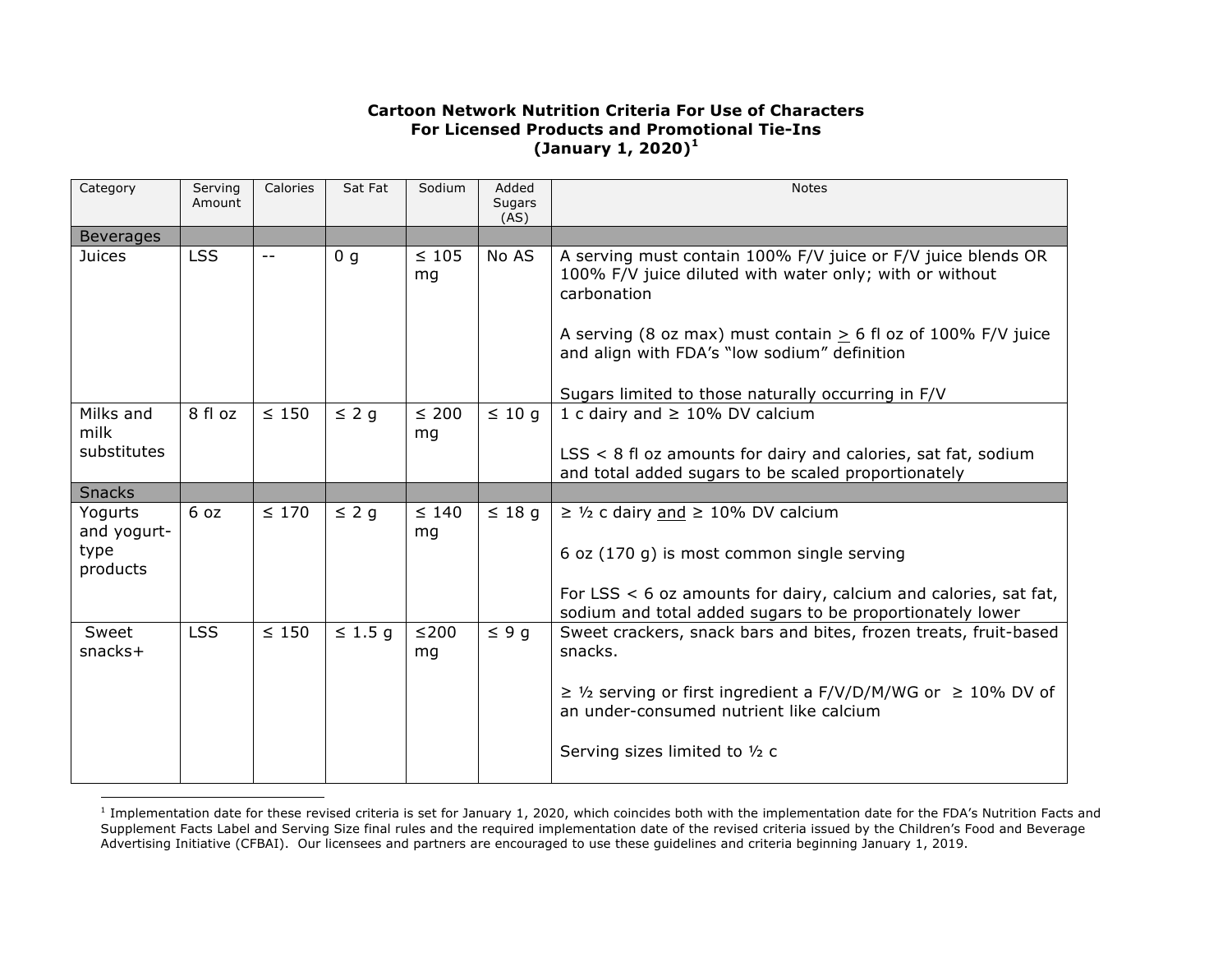| Category                | Serving<br>Amount | Calories         | Sat Fat      | Sodium           | Added<br>Sugars<br>(AS) | <b>Notes</b>                                                                                                                                                                                                                                                                                   |
|-------------------------|-------------------|------------------|--------------|------------------|-------------------------|------------------------------------------------------------------------------------------------------------------------------------------------------------------------------------------------------------------------------------------------------------------------------------------------|
|                         |                   |                  |              |                  |                         | +If first ingredient is nut, calorie limit increased to 200 and<br>saturated fat to 2.5g                                                                                                                                                                                                       |
|                         |                   |                  |              |                  |                         | +If first ingredient is dairy, calorie limit increased to 200 and<br>sat fat to 2q                                                                                                                                                                                                             |
| Cheese and<br>cheese    | <b>LSS</b>        | $\leq 80$        | $\leq 3$ g   | $\leq 240$<br>mg | $\leq$ 2 g              | $\geq$ 1/2 c dairy equivalent (provides $\geq$ 10% DV calcium)                                                                                                                                                                                                                                 |
| products                |                   |                  |              |                  |                         | For LSS < 1 oz dairy equivalent to be scaled to $\geq$ 1/2 c dairy<br>equivalent and calcium to $\geq 10\%$ DV                                                                                                                                                                                 |
| Savory<br><b>Snacks</b> | <b>LSS</b>        | $\leq$<br>$150+$ | $\leq 1.5$ q | $\leq 260$<br>mg | $\leq 4$ q              | Savory crackers, snack mixes, pretzels, popcorn                                                                                                                                                                                                                                                |
|                         |                   |                  |              |                  |                         | $\geq$ 1/2 serving or first ingredient a F/V/D/M/WG or $\geq$ 10% of an<br>essential nutrient                                                                                                                                                                                                  |
|                         |                   |                  |              |                  |                         | +If first ingredient is nut ingredient, calorie limit increased to<br>200 and saturated fat to 2.5g                                                                                                                                                                                            |
|                         |                   |                  |              |                  |                         | +If first ingredient is dairy ingredient, calorie limit increased to<br>200 and sat fat to 2g                                                                                                                                                                                                  |
| <b>Breads</b>           | <b>LSS</b>        | $\leq 150$       | $\leq 1.5$ g | $\leq 250$<br>mg | $\leq 4$ q              | $\geq$ 1/2 serving WG, or $\geq$ 10% DV of an under-consumed nutrient                                                                                                                                                                                                                          |
| Cereals                 | <b>LSS</b>        | $\leq 200$       | $\leq 1.5$ q | $\leq 290$<br>mg | $\leq 12$<br>$q^2$      | LSS based on increased RACC (40g) (which is a medium-<br>weight ready-to-eat cereal (RTE)). RTE cereals with 60g RACC<br>may contain ≤ 220 calories and must meet the nutrients to<br>limit criteria and qualify based on WG content or contain $\geq$<br>10% DV of an under-consumed nutrient |
| Waffles and<br>Pancakes | <b>LSS</b>        | $\leq 200$       | $\leq$ 2 g   | $\leq 360$<br>mg | $\leq 10$ q             | $\geq$ 1/2 serving WG, or $\geq$ 10% DV of an under-consumed nutrient                                                                                                                                                                                                                          |

 $\overline{a}$ 

<sup>2</sup> The reference amounts customarily consumed (RACCs) for most cereals will significantly increase with implementation of the FDA's 2016 labeling revisions, thereby increasing all labeled nutrients including sodium and added sugars. The CFBAI proportionately scaled its revised criteria in 2018 to reflect the new larger RACCs. While the sodium criteria was increased to 290 g and total/added sugar criteria increased to 12 g for 40 g RAC, this is a 25% reduction per ounce of sodium and 10% reduction per ounce in total/added sugars from the 2011 criteria, which was based on a 30 g RACC.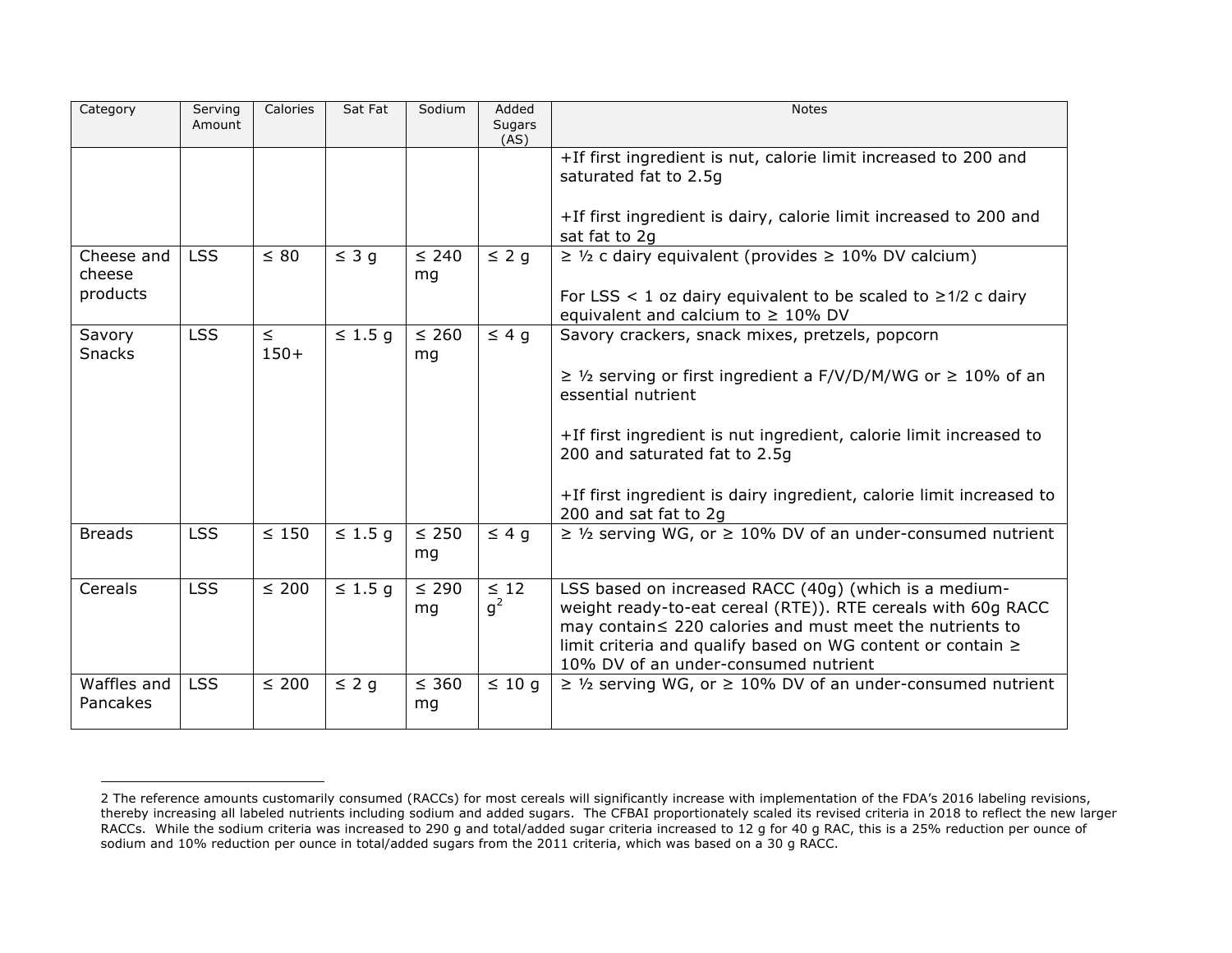| Category                                             | Serving<br>Amount   | Calories                   | Sat Fat        | Sodium           | Added<br>Sugars<br>(AS) | <b>Notes</b>                                                                                                                                                                                                                                                                                                                                                                                                                                                                                                  |
|------------------------------------------------------|---------------------|----------------------------|----------------|------------------|-------------------------|---------------------------------------------------------------------------------------------------------------------------------------------------------------------------------------------------------------------------------------------------------------------------------------------------------------------------------------------------------------------------------------------------------------------------------------------------------------------------------------------------------------|
| Pastas<br>(plain)                                    | <b>LSS</b>          | $\leq 200$                 | 0 <sub>q</sub> | $0 \, mg$        | No AS                   | $\geq$ 1/2 serving WG, or $\geq$ 10% DV of an under-consumed nutrient                                                                                                                                                                                                                                                                                                                                                                                                                                         |
| Soups and<br>meal<br>sauces                          | <b>LSS</b>          | $\leq 200$                 | $\leq$ 2 g     | $\leq 470$<br>mg | $\leq 4$ g              | $\geq$ 1/ <sub>2</sub> serving of F/V/D/WG or<br>$\geq$ 10% DV of an under-consumed nutrient<br>Tomato-based products allowed $\leq$ 7 g of total added<br>sugars/LSS to include sugars naturally occurring in tomatoes &<br>those added to balance product pH                                                                                                                                                                                                                                                |
| Fruits and<br>vegetable                              | <b>LSS</b>          | $\overline{\phantom{m}}$ . | $- -$          | $\leq$ 35<br>mg  | No AS                   | No added fats and no added sugars<br>$>1/2$ serving of F/V<br>Aligns with FDA's "very low sodium" definition                                                                                                                                                                                                                                                                                                                                                                                                  |
| Seeds,<br>nuts, and<br>nut butters<br>and<br>spreads | $1$ oz or<br>2 tbsp | $\leq 220$                 | $\leq$ 3.5 g   | $\leq 230$<br>mg | $\leq 4$ g              | $\geq 1$ oz protein equivalent<br>For LSS $<$ 1 oz or 2 tbsp amounts for protein equivalents and<br>calories, sat fat, sodium and total sugars to be scaled<br>proportionately                                                                                                                                                                                                                                                                                                                                |
| Meat, fish,<br>and poultry<br>products               | <b>LSS</b>          | $\leq 120$                 | $\leq$ 2 g     | $\leq 280$<br>mg | $\leq$ 2 g              | $\geq 1$ oz equivalent of meat, fish, or poultry For LSS $\leq 1$ oz<br>calories, sat fat, sodium and total sugars reduced to<br>proportionately                                                                                                                                                                                                                                                                                                                                                              |
| <b>Meals</b>                                         |                     |                            |                |                  |                         |                                                                                                                                                                                                                                                                                                                                                                                                                                                                                                               |
| Mixed<br>dishes                                      | <b>LSS</b>          | $\leq 280$                 | $\leq$ 2.5 g   | $\leq 515$<br>mg | $\leq 7$ g              | $\geq$ 1/2 serving or first ingredient of F/V/D/WG and<br>$\geq$ 10% DV of one under-consumed nutrient or $\geq$ 10% DV of<br>two under-consumed nutrients<br>Products include casseroles, burritos, pizzas, & sandwiches that<br>do not meet FDA/USDA definition for main dishes<br>Items that contain $\leq$ 200 kcal and meet criteria for calories,<br>sat fat, sodium and total added sugars may qualify if they<br>contain $\geq$ 1/2 serving of F/V/D/WG or $\geq$ 10% DV of any<br>essential nutrient |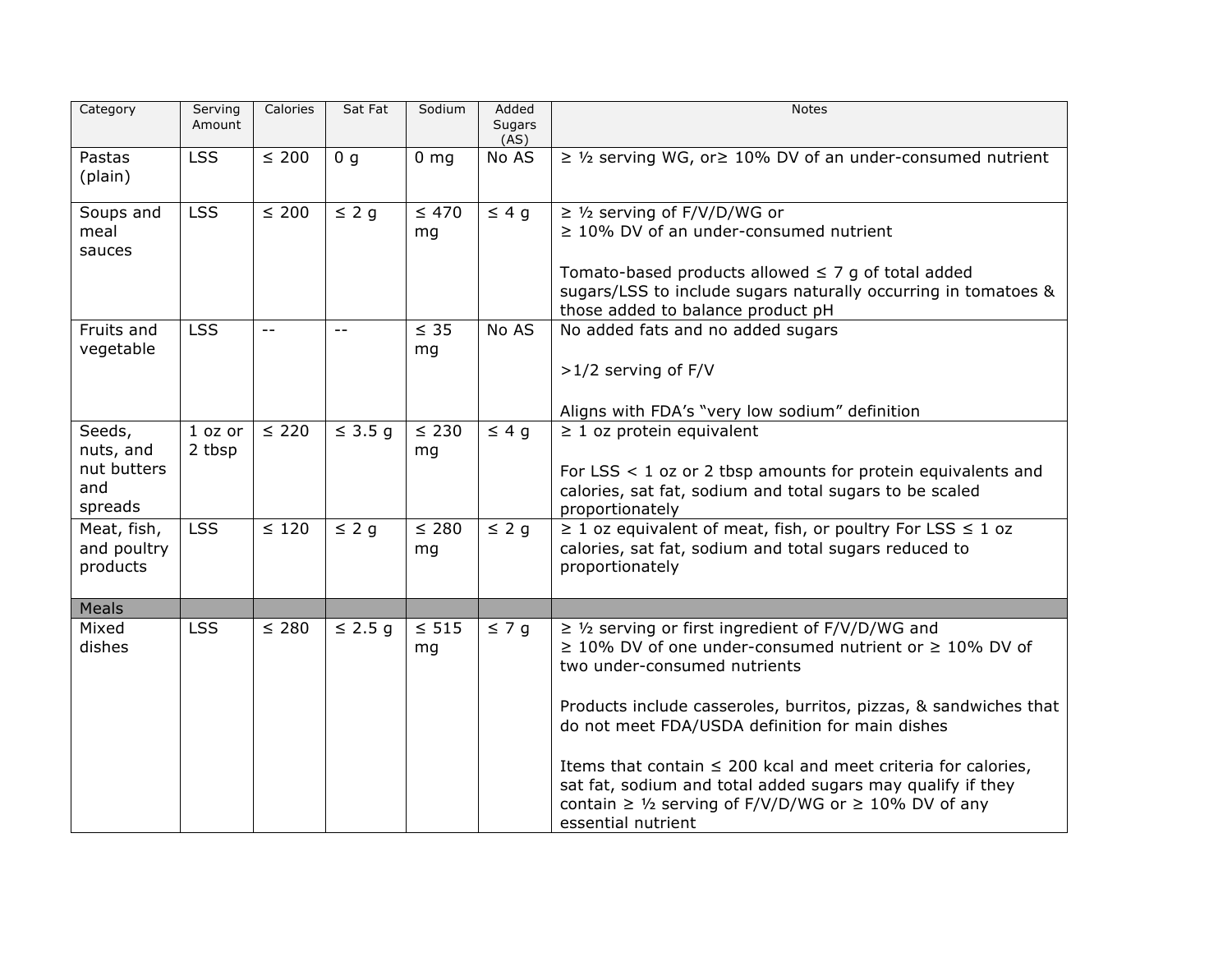| Category           | Serving<br>Amount | Calories   | Sat Fat             | Sodium     | Added<br>Sugars | <b>Notes</b>                                                                                                                     |
|--------------------|-------------------|------------|---------------------|------------|-----------------|----------------------------------------------------------------------------------------------------------------------------------|
|                    |                   |            |                     |            | (AS)            |                                                                                                                                  |
| Main dishes<br>and | <b>LSS</b>        | $\leq$ 350 | $\leq 10\%$<br>kcal | $\leq 570$ | $\leq 9$ g      | $\geq$ 1 serving of F/V/D/WG and $\geq$ 10% DV of one under-<br>consumed nutrient                                                |
| entrées            |                   |            |                     | mg         |                 | or                                                                                                                               |
|                    |                   |            |                     |            |                 | $\geq$ 1/2 serving of F/V/D/WG and $\geq$ 10% DV of two essential                                                                |
|                    |                   |            |                     |            |                 | nutrients                                                                                                                        |
|                    |                   |            |                     |            |                 |                                                                                                                                  |
|                    |                   |            |                     |            |                 | Items must meet FDA/USDA definition for main dishes                                                                              |
|                    |                   |            |                     |            |                 | If first ingredient is a nut, nut butter or dairy (milk, yogurt,                                                                 |
|                    |                   |            |                     |            |                 | cheese) product, the item may contain up to 15% kcal sat fat                                                                     |
|                    |                   |            |                     |            |                 | of these ingredients reflecting their higher intrinsic sat fat                                                                   |
| Small              | <b>LSS</b>        | $\leq 450$ | $\leq 10\%$         | $\leq 570$ | $\leq 14$ q     | levels<br>$\geq 1$ <sup>1</sup> / <sub>2</sub> servings of F/V/D/WG and $\geq 10$ % DV of one under-                             |
| meals              |                   |            | kcal                | mg         |                 | consumed nutrient or                                                                                                             |
|                    |                   |            |                     |            |                 |                                                                                                                                  |
|                    |                   |            |                     |            |                 | $\geq$ 1 serving of F/V/D/WG and $\geq$ 10% DV of two under-                                                                     |
|                    |                   |            |                     |            |                 | consumed essential nutrients                                                                                                     |
|                    |                   |            |                     |            |                 | Small meals contain multiple items but do not meet FDA/USDA                                                                      |
|                    |                   |            |                     |            |                 | definition for meals                                                                                                             |
|                    |                   |            |                     |            |                 |                                                                                                                                  |
|                    |                   |            |                     |            |                 | Sugars from one qualifying milk/milk substitute, or qualifying<br>yogurt/yogurt-type product, or qualifying fruit (i.e., without |
|                    |                   |            |                     |            |                 | added sugars) or qualifying F/V juice are not counted in the 14                                                                  |
|                    |                   |            |                     |            |                 | g total added sugars limits                                                                                                      |
|                    |                   |            |                     |            |                 |                                                                                                                                  |
|                    |                   |            |                     |            |                 | All other criteria (calorie, sat fat, and sodium limits) must be<br>met                                                          |
|                    |                   |            |                     |            |                 |                                                                                                                                  |
|                    |                   |            |                     |            |                 | If first ingredient is a nut, nut butter or dairy (milk, yogurt,                                                                 |
|                    |                   |            |                     |            |                 | cheese) product, the item may contain up to 15% kcal sat fat                                                                     |
|                    |                   |            |                     |            |                 | of these ingredients reflecting their higher intrinsic sat fat<br>levels                                                         |
| Meals              | Meal              | $\leq 600$ | $\leq 10\%$         | $\leq 700$ | $\leq 15$ g     | $\geq$ 2 servings of F/V/D/WG                                                                                                    |
| (entrée and        |                   |            | kcal                | mg         |                 |                                                                                                                                  |
| other items        |                   |            |                     |            |                 |                                                                                                                                  |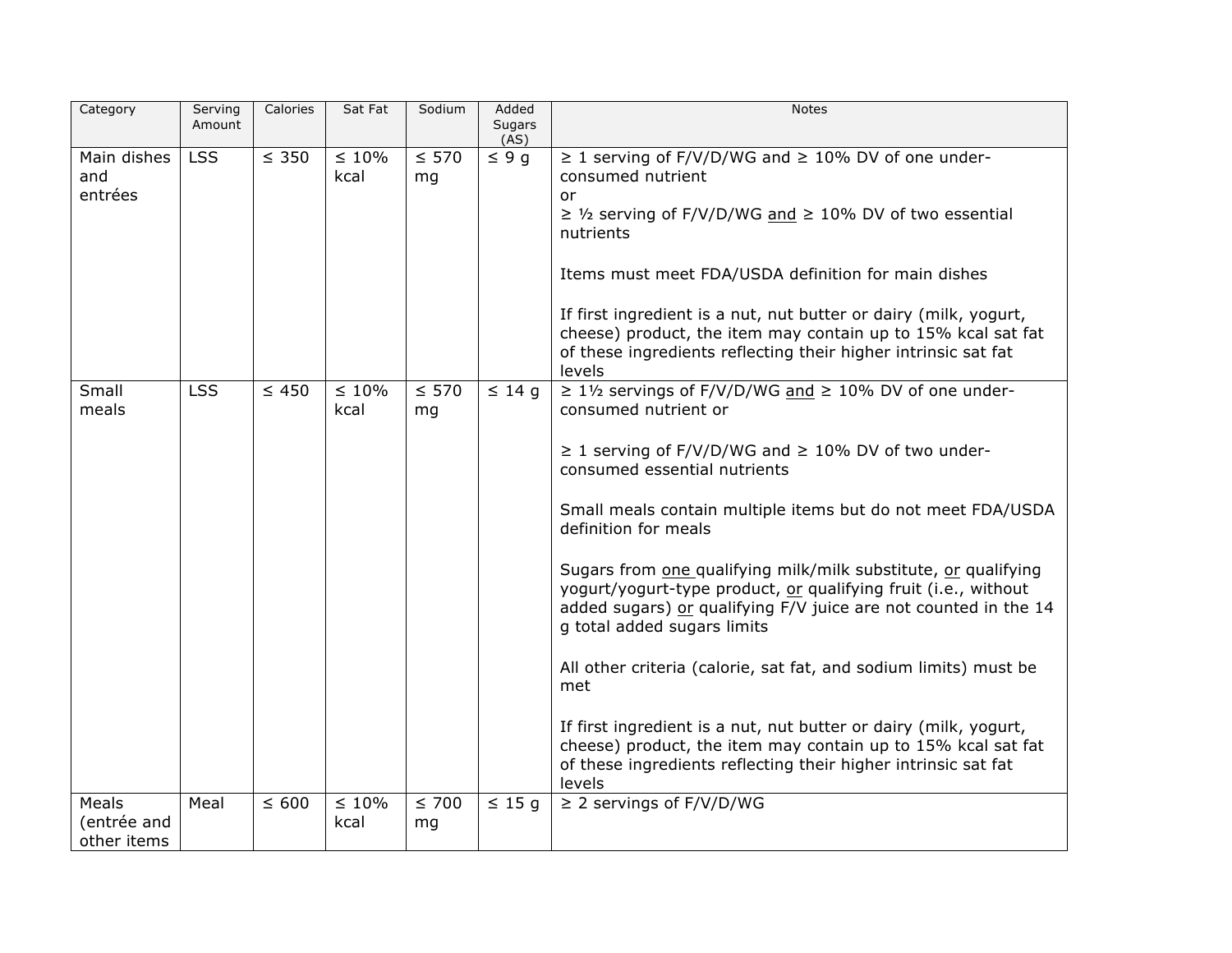| Category                 | Serving<br>Amount | Calories | Sat Fat | Sodium | Added<br>Sugars<br>(AS) | <b>Notes</b>                                                                                                                                                                                                                 |
|--------------------------|-------------------|----------|---------|--------|-------------------------|------------------------------------------------------------------------------------------------------------------------------------------------------------------------------------------------------------------------------|
| including a<br>beverage) |                   |          |         |        |                         | and $\geq$ 10% DV of one under-consumed nutrient                                                                                                                                                                             |
|                          |                   |          |         |        |                         | Items must meet FDA/USDA definition for meals                                                                                                                                                                                |
|                          |                   |          |         |        |                         | Sugars from one qualifying milk/milk substitute, or qualifying<br>yogurt/yogurt-type product, or qualifying fruit (i.e., without<br>added sugars) or qualifying F/V juice are not counted in the 20<br>g total sugars limits |
|                          |                   |          |         |        |                         | All other criteria (calorie, sat fat, and sodium limits) must be<br>met                                                                                                                                                      |

**Trans fat** - The criteria for trans fat is 0 g labeled for all categories. For foods in the meat and dairy categories served as individual foods or as part of composite dishes or meals (e.g., soups, mixed dishes, entrees, meal-type products), naturally occurring trans fats are excluded.

**Exemptions:** A limited exception may be made for Licensed Products for special occasion foods and limited 100-calorie items such as portioncontrolled salty snacks or confectionary items that may be enjoyed during birthdays, holidays or an occasional indulgence.

- Sugar-free mints and gum.
- The following products also are exempt from the nutrient criteria specified above, except as indicated in notes:
	- o Fruit products without added sugars;
	- $\circ$  Vegetable products without added fats and which meet FDA regulations for "very low sodium;"
	- o Beverages (including bottled waters) that meet FDA regulations for "low calorie" and "very low sodium" (i.e. exempting beverages <40 calories per serving, <35 mg sodium, <5g added sugar per serving) (diet sodas and drinks with added caffeine or herbal supplements are excluded from this exemption).